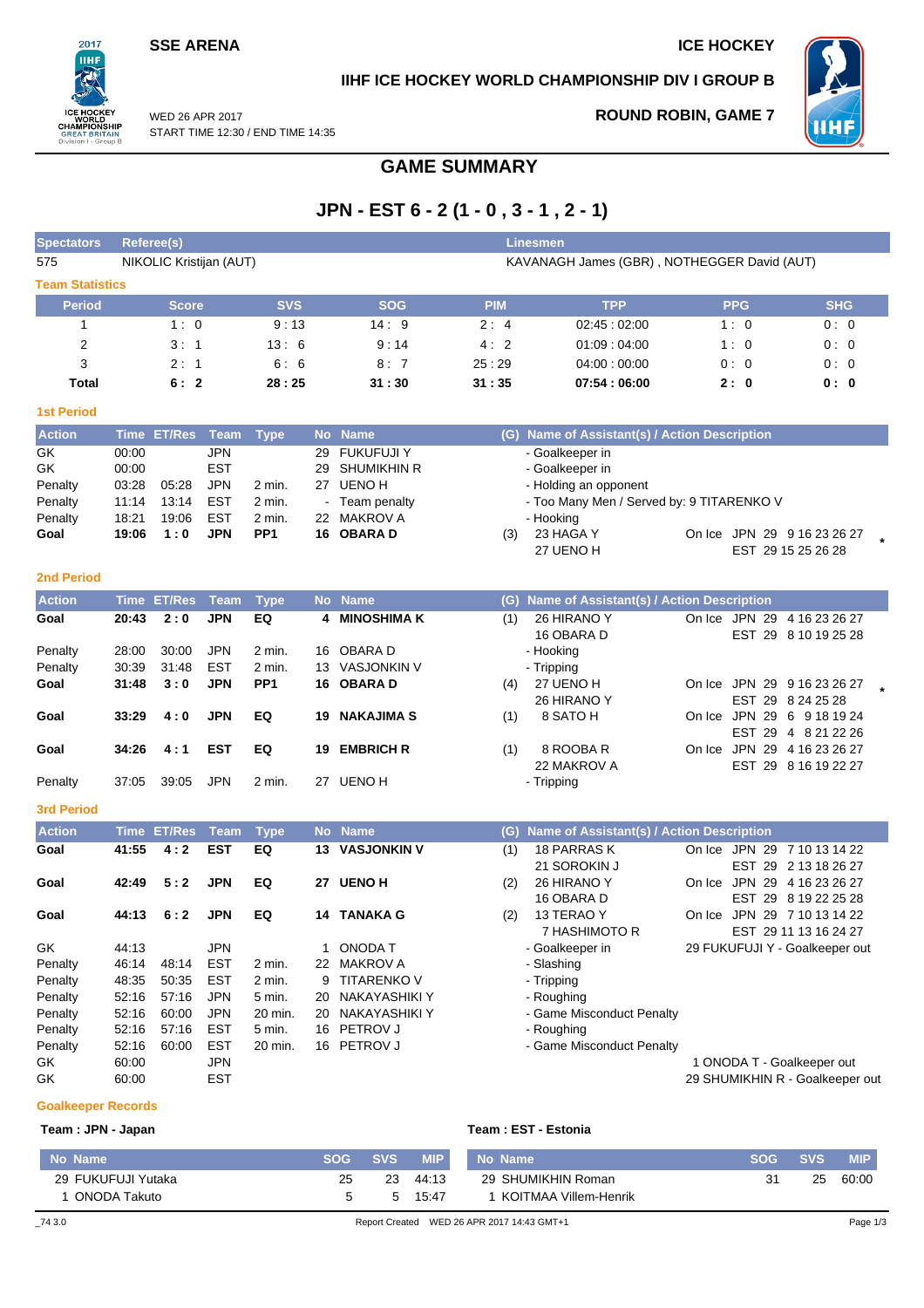**SSE ARENA ICE HOCKEY** 



# **IIHF ICE HOCKEY WORLD CHAMPIONSHIP DIV I GROUP B**

WED 26 APR 2017 START TIME 12:30 / END TIME 14:35

# **ROUND ROBIN, GAME 7**



WHF

**Game Statistics Team : JPN (black)**

| <u> Thomas Contractor (Marchael III)</u> |                                    |    |                |             |            |             |                |          |       |                |                |                      |                        |             |
|------------------------------------------|------------------------------------|----|----------------|-------------|------------|-------------|----------------|----------|-------|----------------|----------------|----------------------|------------------------|-------------|
|                                          | <b>Head Coach: SUZUKI Takahito</b> |    |                |             |            |             |                |          |       |                |                | <b>Shots on Goal</b> |                        |             |
| <b>No Pos</b>                            | <b>Name</b>                        | G. | A              | P           | <b>PIM</b> | $FO+$       | FO-            | $FO+/-$  | FO%   |                | $\overline{2}$ | $\overline{3}$       | <b>OT</b><br><b>TS</b> | $+/-$       |
| 4 D                                      | MINOSHIMA Keigo                    |    | 0              | 1           | 0          | 0           | 0              | 0        | 0.00  | 0              | 1              | 1                    | 2                      | $+1$        |
| 16 F                                     | <b>OBARA Daisuke</b>               | 2  | 2              | 4           | 2          | 10          | 8              | 2        | 55.56 | 3              | 3              | $\Omega$             | 6                      | $+1$        |
| 23 D                                     | HAGA Yosuke +A                     | 0  | 1              | 1           | $\Omega$   | $\Omega$    | $\Omega$       | $\Omega$ | 0.00  | 0              | 0              |                      |                        | $+1$        |
| $\mathsf{F}$<br>26                       | <b>HIRANO Yushiroh</b>             | 0  | 3              | 3           | 0          | 0           | 0              | 0        | 0.00  | 1              |                | $\mathbf 0$          | 2                      | $+1$        |
| 27 F                                     | <b>UENO Hiroki</b>                 | 1  | $\overline{2}$ | 3           | 4          | $\mathbf 0$ | $\mathbf{0}$   | $\Omega$ | 0.00  | $\mathbf{1}$   | 0              | 2                    | 3                      | $+1$        |
| 2 D                                      | USHU Mei +A                        | 0  | 0              | 0           | 0          | 0           | 0              | 0        | 0.00  | 1              | 0              | 0                    |                        | 0           |
| 8<br>D                                   | <b>SATO Hiroto</b>                 | 0  |                | 1           | $\Omega$   | 0           | 0              | 0        | 0.00  | 1              | 0              | $\mathbf 0$          |                        | 0           |
| F<br>9                                   | <b>TAKAGI Kenta</b>                | 0  | 0              | 0           | 0          | 0           | 0              | $\Omega$ | 0.00  | 1              |                | $\mathbf 0$          | $\overline{2}$         | $+1$        |
| $\mathsf{F}$<br>18                       | <b>FURUHASHI Makuru</b>            | 0  | 0              | $\Omega$    | 0          | 0           | 1              | $-1$     | 0.00  | 0              | 0              | $\mathbf 0$          | 0                      | $+1$        |
| 19 F                                     | NAKAJIMA Shogo (BP)                | 1  | 0              | 1           | 0          | 3           | $\overline{7}$ | $-4$     | 30.00 | $\overline{2}$ |                | $\Omega$             | 3                      | $+1$        |
| 7 D                                      | HASHIMOTO Ryo                      | 0  |                | 1           | 0          | 0           | 0              | 0        | 0.00  | 0              | 0              |                      | 1                      | $\mathbf 0$ |
| 10 F                                     | SATO Sho                           | 0  | 0              | 0           | 0          | 0           |                | -1       | 0.00  | 1              |                | 0                    | $\overline{2}$         | $\mathbf 0$ |
| 13 F                                     | <b>TERAO Yuri</b>                  | 0  |                |             | 0          | 0           | 0              | 0        | 0.00  | $\overline{2}$ | 0              |                      | 3                      | $\mathbf 0$ |
| 14 F                                     | TANAKA Go +C                       | 1  | $\Omega$       |             | 0          | 5           | 7              | $-2$     | 41.67 | 1              | 0              |                      | 2                      | $\mathbf 0$ |
| 22 D                                     | <b>KUMAGAI Goshi</b>               | 0  | 0              | $\mathbf 0$ | $\Omega$   | $\mathbf 0$ | $\mathbf 0$    | $\Omega$ | 0.00  | 0              | 0              | $\mathbf 0$          | $\mathbf 0$            | $\mathbf 0$ |
| 6 D                                      | YAMADA Kotaro                      | 0  | 0              | 0           | 0          | 0           | 0              | 0        | 0.00  | 0              | 0              | 0                    | 0                      | $+1$        |
| 11 F                                     | NISHIWAKI Masahito                 | 0  | 0              | 0           | 0          | $\mathbf 0$ | $\mathbf 0$    | 0        | 0.00  | 0              | $\mathbf 0$    | $\Omega$             | 0                      | $\mathbf 0$ |
| $\mathsf{F}$<br>17                       | <b>IWATSUKI Shogo</b>              | 0  | 0              | 0           | 0          | 4           | 5              | $-1$     | 44.44 | 0              |                | $\mathbf 0$          |                        | 0           |
| 20 F                                     | NAKAYASHIKI Yushi                  | 0  | 0              | $\Omega$    | 25         |             |                | $\Omega$ | 50.00 | 0              | 0              | $\Omega$             | 0                      | $\mathbf 0$ |
| 24 D                                     | KOIZUMI Kazunari                   | 0  | $\Omega$       | 0           | $\Omega$   | 0           | $\mathbf{0}$   | $\Omega$ | 0.00  | 0              | 0              |                      | 1                      | $+1$        |
| GK<br>1.                                 | <b>ONODA Takuto</b>                | 0  | 0              | 0           | 0          |             |                |          |       | 0              | 0              | 0                    | 0                      |             |
| 29 GK                                    | <b>FUKUFUJI Yutaka</b>             | 0  | 0              | 0           | 0          |             |                |          |       |                | 0              | 0                    | $\mathbf 0$            |             |
| Total                                    |                                    | 6  | 11             | 17          | 31         | 23          | 30             | -7       | 43.40 | 14             | 9              | 8                    | 31                     |             |

| Team : EST (white)   |                                |              |             |          |            |                |                         |                |        |          |                      |          |                |                |             |
|----------------------|--------------------------------|--------------|-------------|----------|------------|----------------|-------------------------|----------------|--------|----------|----------------------|----------|----------------|----------------|-------------|
|                      | Head Coach: TUPAMAKI Jussi     |              |             |          |            |                |                         |                |        |          | <b>Shots on Goal</b> |          |                |                |             |
| <b>No Pos</b>        | <b>Name</b>                    | G            | A           | P        | <b>PIM</b> | $FO+$          | FO-                     | $FO+/-$        | FO%    |          | $\overline{2}$       | 3        | $\overline{O}$ | <b>TS</b>      | $+/-$       |
| 8 F                  | ROOBA Robert +A                | 0            | 1           | 1        | $\Omega$   | $\overline{2}$ | 0                       | 2              | 100.00 | 1        | 0                    |          |                | $\overline{2}$ | $-2$        |
| 19 F                 | <b>EMBRICH Riho</b>            |              | 0           |          | 0          | 6              | 12                      | -6             | 33.33  | 0        | 4                    | $\Omega$ |                | 4              | $-1$        |
| 22 F                 | <b>MAKROV Andrei</b>           | 0            |             |          | 4          | 0              | 0                       | 0              | 0.00   |          | $\overline{2}$       |          |                | 4              | $-1$        |
| 25 D                 | <b>SVAROGIN Filipp</b>         | 0            | 0           | 0        | 0          | 0              | 0                       | 0              | 0.00   | 0        | 0                    | 0        |                | 0              | $-2$        |
| 28 D                 | LAHESALU Lauri +C              | 0            | $\Omega$    | $\Omega$ | $\Omega$   | $\Omega$       | $\Omega$                | 0              | 0.00   | 1        | $\Omega$             | $\Omega$ |                | 1              | $-2$        |
| F<br>9               | <b>TITARENKO Vassili</b>       | 0            | 0           | 0        | 2          | 0              | 0                       | 0              | 0.00   |          | 2                    | 0        |                | 3              | 0           |
| F<br>10 <sup>1</sup> | <b>SIBIRTSEV Aleksei</b>       | 0            | 0           | 0        | 0          | 0              | 0                       | 0              | 0.00   | 3        | $\overline{2}$       | $\Omega$ |                | 5              | $-1$        |
| 12 F                 | <b>ANDREJEV Roman</b>          | 0            | 0           | $\Omega$ | 0          | 12             |                         | 11             | 92.31  | 0        | 0                    | $\Omega$ |                | 0              | $\mathbf 0$ |
| 16 D                 | PETROV Jegor                   | 0            | $\mathbf 0$ | $\Omega$ | 25         | $\mathbf 0$    | $\Omega$                | 0              | 0.00   | 0        | $\mathbf 0$          | $\Omega$ |                | 0              | $\mathbf 0$ |
| 27 D                 | <b>OSSIPOV Aleksandr</b>       | 0            | 0           | 0        | 0          | 0              | $\Omega$                | 0              | 0.00   | 0        | 0                    | $\Omega$ |                | 0              | $+1$        |
| 4 D                  | <b>KETTUNEN Marko</b>          | 0            | 0           | 0        | 0          | 0              | 0                       | 0              | 0.00   | 0        | 0                    | 0        |                | 0              | $-1$        |
| 11 F                 | <b>GORNOSTAJEV Artiom</b>      | 0            | 0           | 0        | 0          | 0              | 0                       | 0              | 0.00   | 0        | $\overline{2}$       | 0        |                | $\overline{2}$ | $-1$        |
| $\mathsf{F}$<br>15   | <b>ARRAK Robert</b>            | 0            | $\Omega$    | $\Omega$ | 0          | 0              |                         | -1             | 0.00   | 0        | 0                    |          |                | 1              | $\mathbf 0$ |
| $\mathsf{F}$<br>21   | <b>SOROKIN Jaanus</b>          | 0            | 1           |          | 0          | 0              | 0                       | 0              | 0.00   | 0        | 0                    |          |                | 1              | $-1$        |
| 24 F                 | PETROV Aleksandr +A (BP)       | $\Omega$     | $\Omega$    | $\Omega$ | $\Omega$   | 6              | $\overline{\mathbf{4}}$ | $\overline{2}$ | 60.00  | $\Omega$ | $\overline{0}$       | $\Omega$ |                | $\Omega$       | $-1$        |
| 2 D                  | <b>NOVIKOV Saveli</b>          | 0            | 0           | 0        | 0          | 0              | 0                       | 0              | 0.00   | 0        | 0                    | 0        |                | 0              | $+1$        |
| F<br>3               | <b>LJUBOBRATETS Konstantin</b> | 0            | 0           | $\Omega$ | 0          | 1              | 0                       | 1              | 100.00 | 0        | 0                    | 0        |                | 0              | 0           |
| F<br>13              | <b>VASJONKIN Vadim</b>         |              | 0           |          | 2          | 0              | $\overline{2}$          | $-2$           | 0.00   |          | 0                    | 3        |                | 4              | 0           |
| 18 F                 | <b>PARRAS Kevin</b>            | 0            |             |          | 0          | 0              | 0                       | 0              | 0.00   | 0        |                      | 0        |                | 1              | $+1$        |
| 26 F                 | <b>FURSA Daniil</b>            | 0            | $\Omega$    | $\Omega$ | $\Omega$   | 3              | 3                       | 0              | 50.00  | 1        |                      | $\Omega$ |                | $\overline{2}$ | $\Omega$    |
| 1 GK                 | <b>KOITMAA Villem-Henrik</b>   | 0            | 0           | 0        | 0          |                |                         |                |        | 0        | 0                    | 0        |                | 0              |             |
| 29 GK                | <b>SHUMIKHIN Roman</b>         | 0            | 0           | 0        | 0          |                |                         |                |        | 0        | 0                    | 0        |                | 0              |             |
| <b>Total</b>         |                                | $\mathbf{2}$ | 4           | 6        | 33         | 30             | 23                      | 7              | 56.60  | 9        | 14                   | 7        |                | 30             |             |